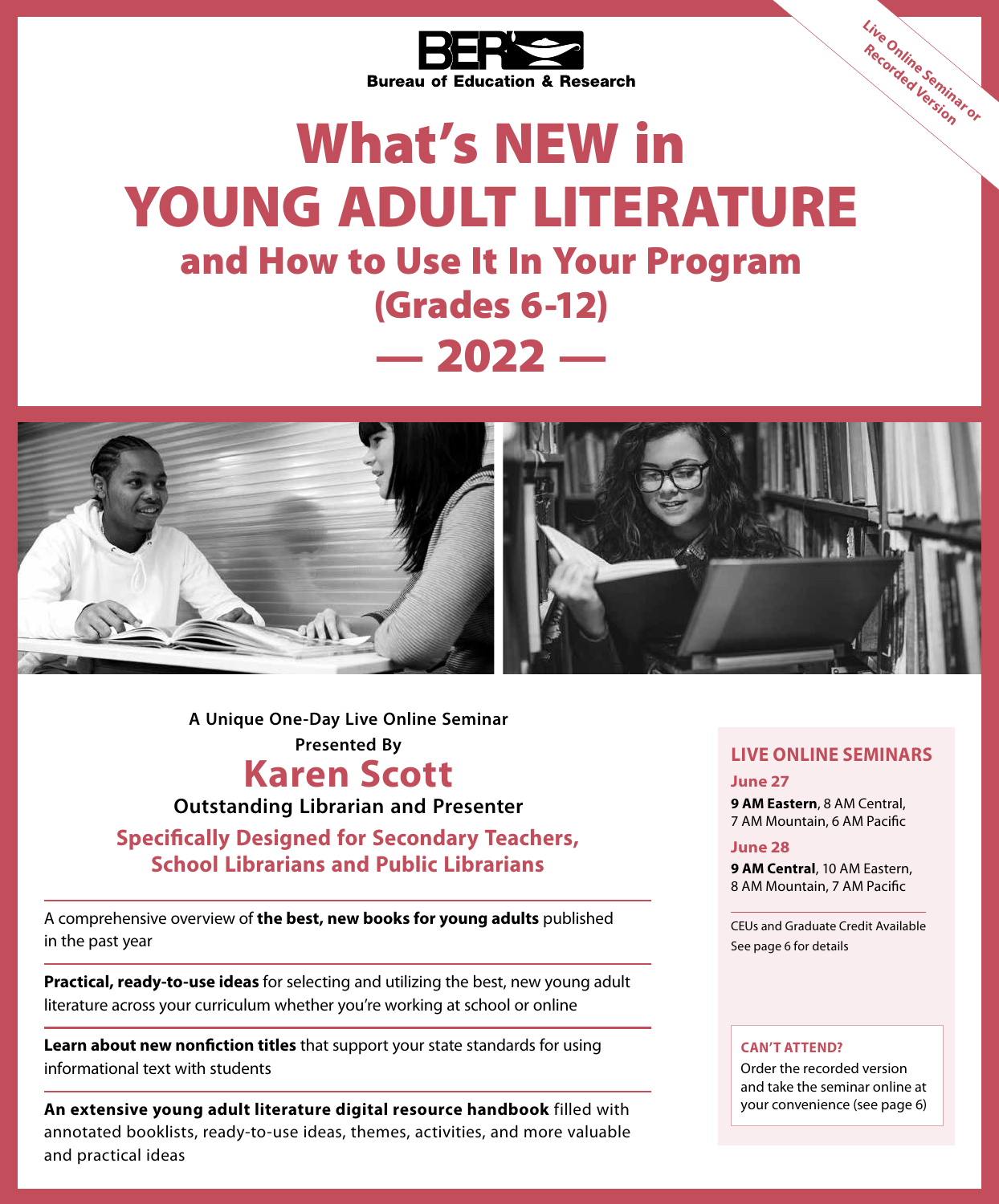# **Ten Key Benefits of Attending**

"I loved Karen's descriptions of the books and her tech suggestions. She gave us a ton of practical and useful information." **– RENEA RYAN, READING SPECIALIST**



**Who Should Attend**

Specifically designed for Secondary Teachers, School Librarians and Public Librarians

### **1. Preview the Best, New Young Adult Books**

Thousands of new books for young adults are published annually … Learn about the BEST of the most recently published young adult books and which upcoming books you should be on the lookout for

**2. Incorporate the Best, New Books into Your Classroom or Library Curriculum** Learn innovative strategies for utilizing the best, new books for young adults to enhance content instruction as well as your library program whether in-person or online

### **3. Discover the Best Realistic Fiction Novels for Teens**

One of the fastest growing genres in young adult literature is realistic fiction … Hear about popular new titles and receive a listing of topics covered to share with students

**4. Engage "Unimpressed" Teen Readers with Fast‑Paced Titles** Find out which new titles will captivate the interest of your reluctant teen readers

### **5. Web 2.0 … Connecting Books and Technology In-Person and Online**

Get students reading by using Web 2.0 tools such as podcasts to introduce the best young adult books to your classes … Discover practical ways to use QR codes to promote titles; Discover ways to use Instagram and Twitter to promote new books with your students

### **6. Utilize Graphic Novels and Audiobooks to Improve Students' Comprehension**

Motivate readers of all abilities to improve their reading skills and comprehension with a list of newly published graphic novels and audiobooks that best support your state standards and can be used to encourage reading in classrooms

### **7. Encourage All Students to Read Diverse Books**

Learn about new titles of diverse books to motivate and encourage readers to broaden their world perspectives in our global society

### **8. New Ideas for Getting Teens to Talk About Books**

Research shows teens are influenced by peer book recommendations … Get fresh ideas to encourage students to talk about books with each other, in classrooms and on social media

### **9. Discover Current Trends in Young Adult Literature**

Find out what is happening in the teen publishing world and how you can connect with top-notch online resources and the hot topics authors are writing about

### **10. Receive a Valuable Young Adult Literature Digital Resource Handbook**

Each seminar participant will receive a digital resource handbook filled with extensive alphabetized and a genre-oriented bibliography and ready-to-use activities and resources you can immediately apply whether working at school or online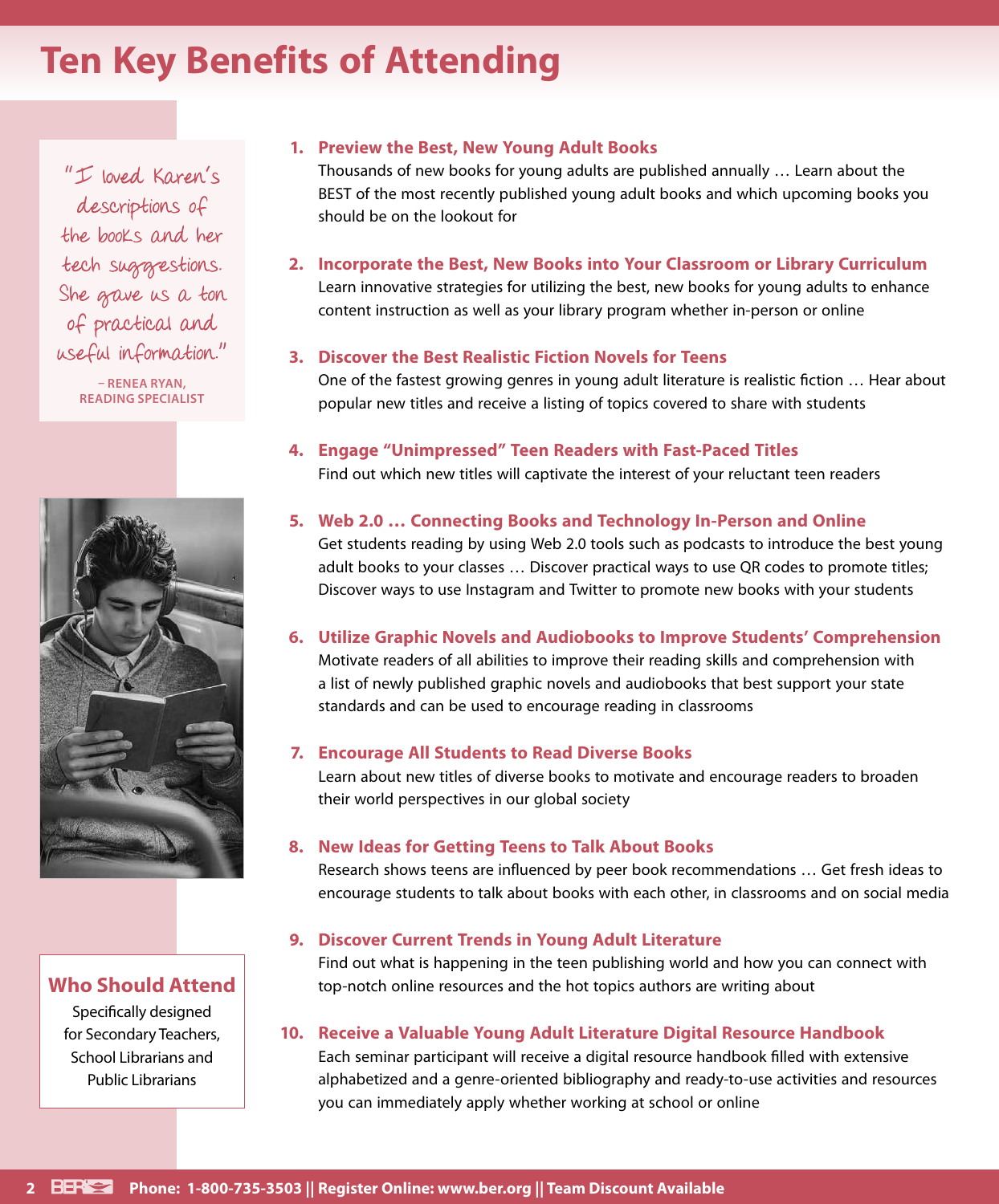# **Outstanding Strategies You Can Use Immediately**

### **What You Will Learn ...**

- **• The best, NEW literature** to use with teens and to recommend to teens
- **• Practical ideas, tips and suggestions** for incorporating relevant teen books across all content areas for grades 6‑12 in both in-person and online learning environments
- **• New titles by authors** who have proven their popularity with teens … Gain ideas to tie these titles to the curriculum
- **• How to find "appropriate age-level books" for your students** … Get a list of the 2022 "appropriate age-level books" and learn the web resources that will help identify possible issues in specific teen titles
- **• What's new** in a variety of genres
- **• Debut authors** teens don't want to miss
- **• Excellent novels to use in teaching young adults** in the classroom or library
- **• Practical lesson ideas** that work with almost any book
- **• Best online resources** for keeping current with young adult titles and ways you can get access to not yet published books
- **• Extensive lists and annotated bibliographies** of authors and titles in a variety of genres
- **• Non‑fiction titles** that support state standards for informational text
- **• Innovative strategies** and ideas for outstanding book talks by adults and teens
- **• The best new books** to motivate "unimpressed" teen readers
- **• The best new realistic fiction** titles to share with teens
- **• How to get the most for your money** when purchasing young adult books
- **• The diverse titles you need** to have on your shelf





"Karen is a middle school and high school librarian's best friend! So much good information on new YA lit. She has a wealth of knowledge."

**– KATY FERRY, MEDIA SPECIALIST**

### **Practical Ideas and Strategies**

In this outstanding seminar, **Karen Scott** will share the best, **NEW** books for young adults, all of which have just recently been published. Karen will go beyond familiarizing you with the best of the newly published titles to share practical strategies for using these outstanding books in your classroom or library.

This fast-paced day will be filled with great, new books, innovative and creative ideas, enthusiasm, exciting curriculum connections, and news about authors that are all too good for young adults to miss.

All participants will leave with extensive annotated bibliographies in a comprehensive digital resource handbook full of outstanding ideas that you can immediately put to use to motivate and inspire your young adult readers.

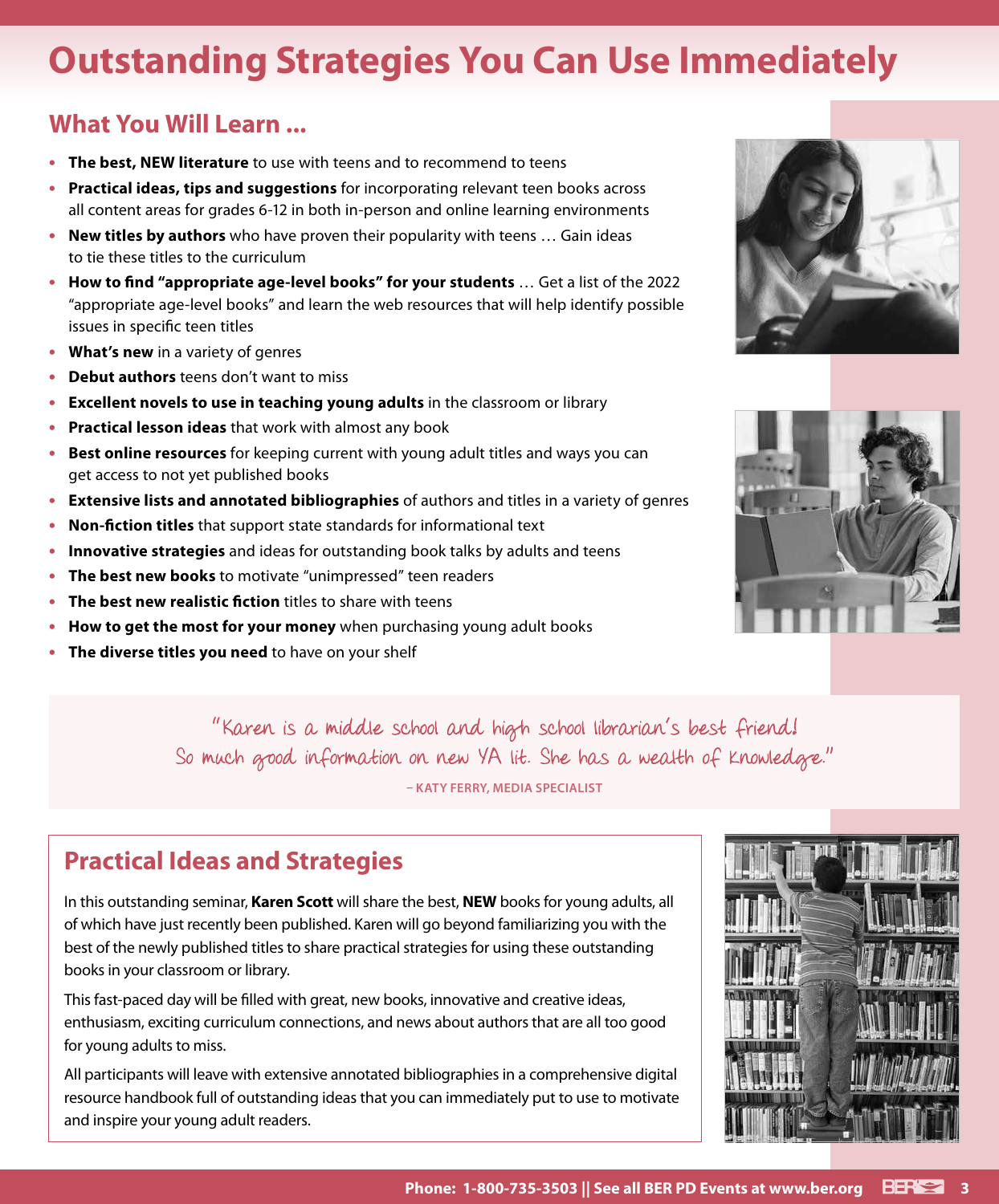# **A Message From Seminar Leader, Karen Scott**



### **Uniquely Qualified Instructor**

**Karen Scott** is an award-winning school librarian and is a frequent presenter at local and state conferences. She is a current and active member of the 2020 Newbery Committee. She is an active member of the American Association of School Librarians and currently serves on YALSA's ALEX award committee. She is an instructor of Young Adult Literature at the university level. Karen is a highly experienced secondary librarian, is considered an expert in the field by her peers and has been her school's Teacher of the Year. She has worked extensively with the library media standards of National Board for Professional Teaching Standards. She is a book reviewer for Library Media Connection and has reviewed for *School Library Journal*. She has also served on the United States for Best Books for Youth's committee for Outstanding Books for Teens, the Newberry Committee and on the selection committee for Wilson's Children's Catalog.

Dear Colleague:

I'll admit it: I am, always have been, and always will be a reader. I was one who stood in line at a bookstore at midnight to buy the next book in the series. This passion for reading and books fueled my career choice as a school librarian. I spend much of my day talking about books with students and teachers and recommending which books to read and teach next.

Like you, I understand the importance of reading. We all know readers are much more successful in school and on standardized achievement tests. More importantly, readers can see themselves in the situations and in the characters of books. Books allow readers to experience both a window and a mirror into their worlds.

Publishers produce an enormous and often overwhelming number of books each year. I know how challenging it can be to keep up with all those titles and that's why I'm here to help. I read extensively in all genres and will share with you the best books in those genres.

We will also discuss ways to use the best books with classrooms and students. We will combine reading with the best websites and apps you can use to engage all of your readers and learners. Building a culture of reading occurs when were are passionate about reading and can engage students with current and relevant titles. Our ultimate goal is to hook students on reading and my belief is it can happen with just the right book. I will share a diverse list of books to encourage reading and help you put just the right book in the hands of your students.

I cannot wait to spend the day with you sharing fabulous new titles already published and books you should be looking forward to. This day is about readers and doing what we love – exploring amazing books!

Sincerely,

Karen scott

Karen Scott

P.S. Come prepared for a **fast-paced, fun-filled day surrounded by the best new books**!

> "I will share a diverse list of books to encourage reading and help you put just the right book in the hands of your students."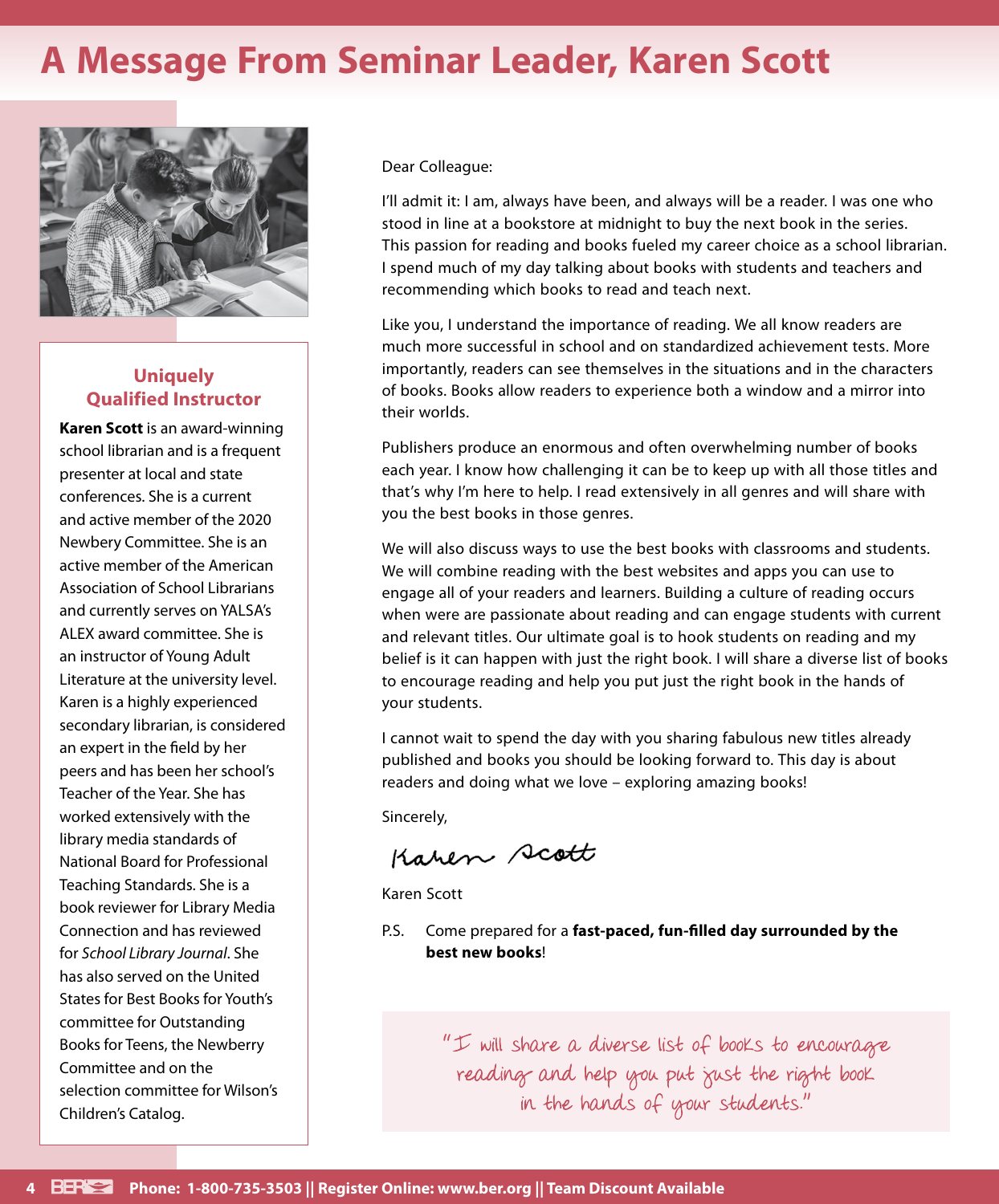# **What Your Colleagues Say About Karen Scott**

*"Karen Scott has a great wealth of knowledge. Her knowledge of new releases is amazing."* **– Honey Beth Kropp, ELA Teacher**

*"This is the eighth year I've attended this seminar and it never disappoints – this year was no different. Karen knows her books and makes her participants run home and read!"*

**– Amy Christman, Librarian**

*"Karen is amazing! She kept us riveted and inspired throughout the entire seminar. It was worth braving a snowstorm!"* **– Susie Yeager, Reading Specialist**

*"Karen is incredible. A wealth of knowledge. I want to go back to my school and do so much."*

**– Matt Pecic, Librarian**



*"Karen is wonderful! I learned so much about books to take back to my students and my classroom library."* **– Jackie Kazior, English Teacher**

*"Karen Scott is a true pleasure to listen to. She shared many insightful, helpful tips about teaching and novels for today's society."* **– Jessica Downer, Teacher**

*"Karen Scott is awesome!"* **– Lenore Catalano, Media Specialist**

*"Karen gives a great overview of YA books and helpful tech tips."*

**– Jen Lemke, Media Specialist**

*"Karen is very informative. Lots of great information! So many technology and app resources – really helpful."* **– Jen Wesley, Teacher**

*"Karen is very knowledgeable. The content of genres and overviews are very helpful in deciding what is appropriate for my struggling high school readers."* **– Helga Brannick, Teacher**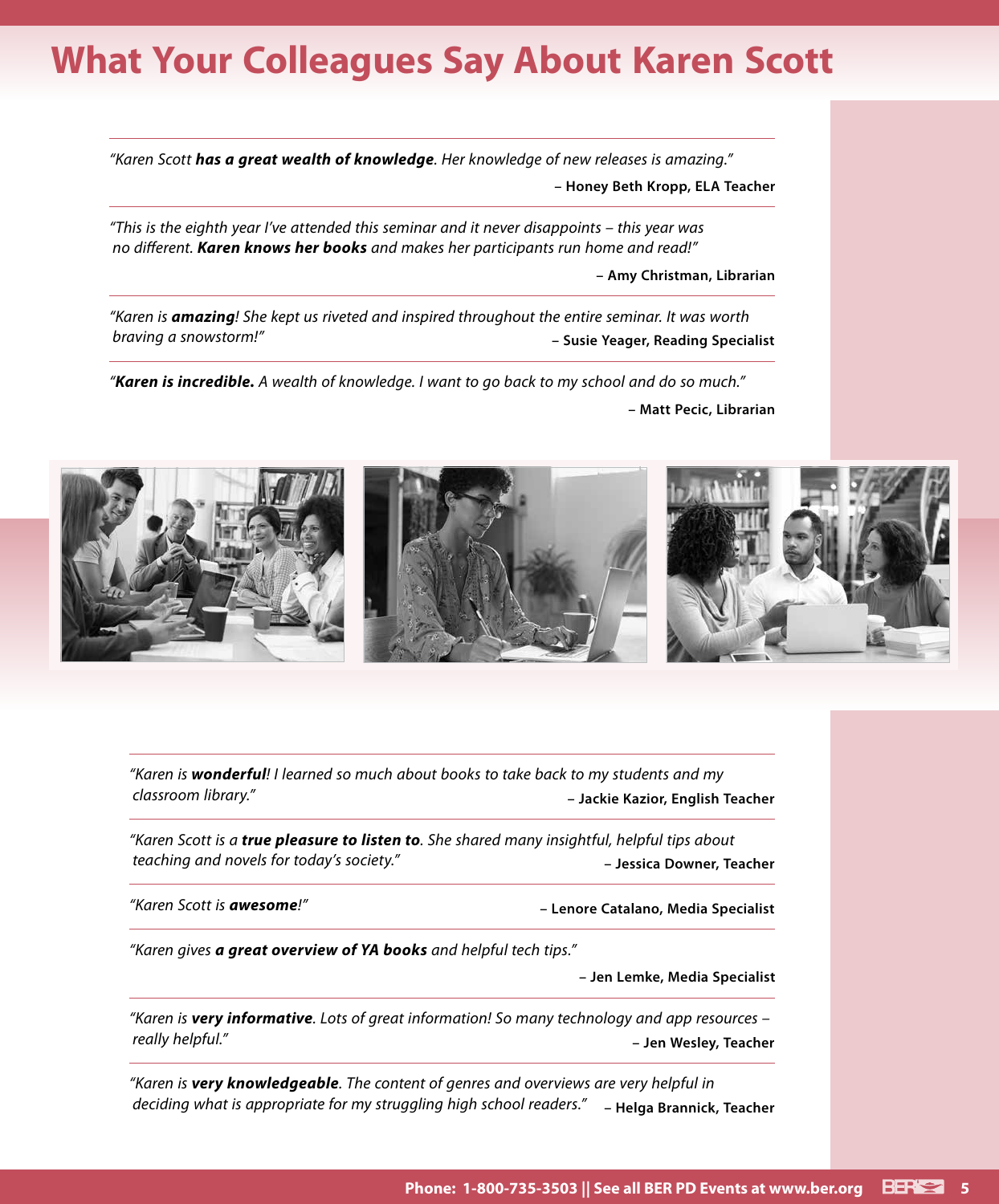# **Special Benefits of Attending**



"Karen is very informative. Lots of great information! So many technology and app resources – really helpful." **– JEN WESLEY, TEACHER**

### **On‑Site Training**

Most BER seminars can be brought to your school or district in-person or online. See the options at www.ber.org/onsite or call 877‑857‑8964 to speak to one of our On‑Site Training Consultants.

### **Extensive Young Adult Literature Digital Resource Handbook**

You will receive a new, one-of-a-kind digital resource handbook featuring an annotated bibliography of the best, new young adult books published in the last year with practical strategies for using these titles in all areas of your in-person or online program. The handbook includes:

- Ready‑to‑use activities and resources so that you can immediately utilize the best, new books for teens in your program
- Extensive topic and subject oriented annotated bibliographies along with review sources
- Book‑sharing ideas and resources
- Websites that enhance the reading experience for teens and keep you up-to-date

### **Share Ideas with Other Educators**

This seminar provides an excellent opportunity for participants to share ideas with other educators interested in the best, new books for young adults.

### **Consultation Available**

Karen Scott will be available for consultation regarding your questions about the most recently published books for young adults and about strategies for sharing them.

### **Meet Inservice Requirements / Earn State CEUs**

Participants of Live Online Seminars and those completing the Recorded Version online can receive a certificate of participation that may be used to verify five continuing education hours. For details about state CEUs available, visit www.ber.org/ceus

### **Earn One to Four Graduate Semester Credits**



Up to four graduate level professional development Massachusetts credits are available with an additional fee and completion of follow up practicum activities. Details for direct

enrollment with University of Massachusetts Global, will be available at this program.

### **Can't Attend?**

### **Other Professional Development Options:**

### **Recorded Version of the Seminar**

A video recorded version of this seminar will be available to take online at your convenience. You'll have access to the entire course and to the extensive digital resource handbook. Optional CEUs and graduate credit available. To enroll, see registration form on page 7.

### **Related On-Demand Online Courses**

A related On Demand Video-Based Online Learning course, *MAKERSPACES: Creating Motivating, Engaging Work Spaces for Your Library,* for Grades K-12, is available for immediate registration. To enroll, visit www.ber.org/online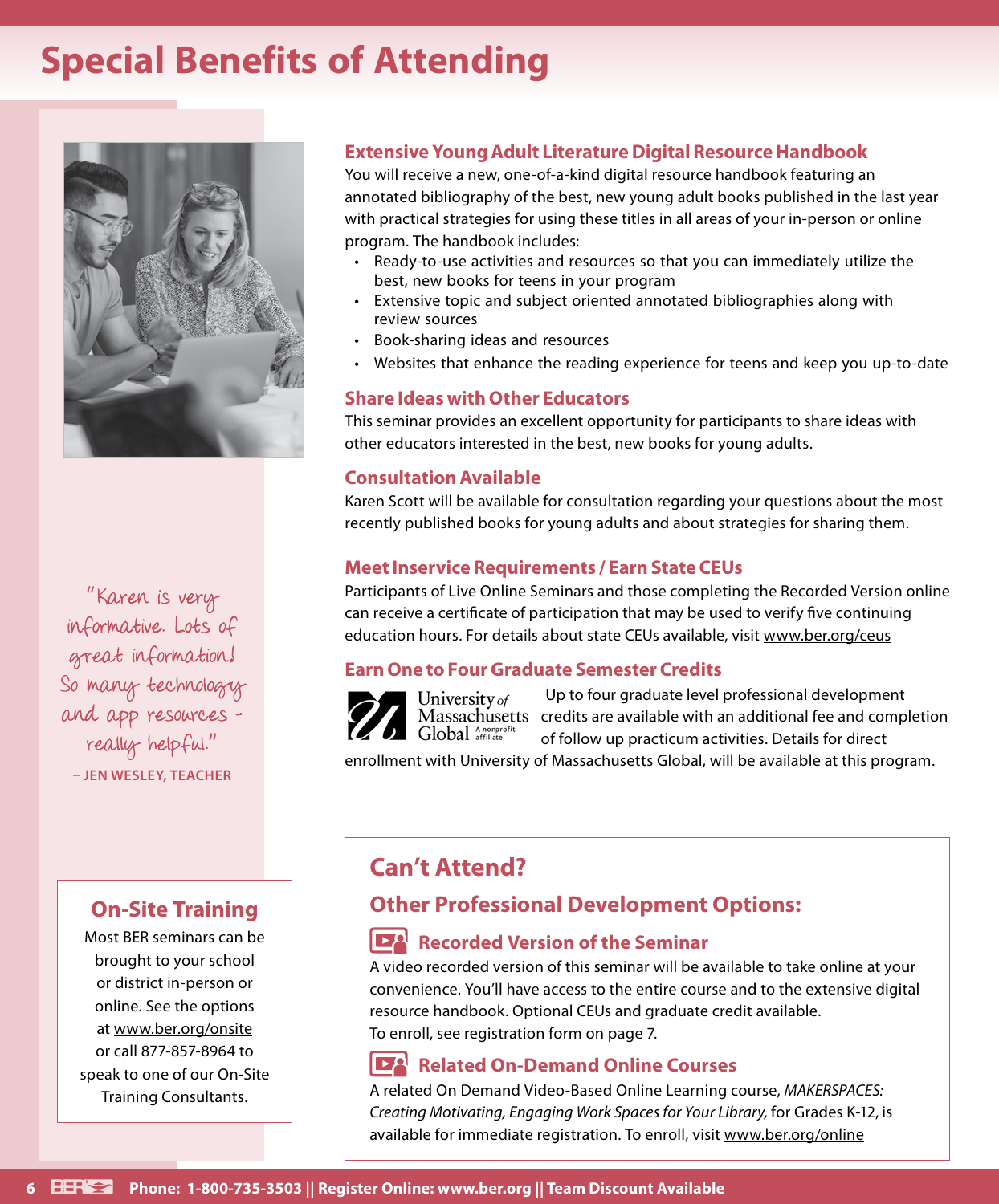## **What's NEW in YOUNG ADULT LITERATURE and How to Use It In Your Program (Grades 6-12)**

### **— 2022 —**

| <b>Registration (BK22M1)</b>                                                                                                                                                                | <b>FIVE EASY WAYS TO REGISTER:</b>                                                                                                                                                                                                                                      |
|---------------------------------------------------------------------------------------------------------------------------------------------------------------------------------------------|-------------------------------------------------------------------------------------------------------------------------------------------------------------------------------------------------------------------------------------------------------------------------|
| $\Box$ 1. June 27, 2022 (Start time: 9 AM Eastern)<br>$\Box$ 2. June 28, 2022 (Start time: 9 AM Central)                                                                                    | 42<br><b>REGISTER ONLINE at: www.ber.org</b>                                                                                                                                                                                                                            |
| $-$ or $-$                                                                                                                                                                                  | <b>EMAIL this form to: register@ber.org</b>                                                                                                                                                                                                                             |
| $\Box$ 3. I'd like to order the recorded version of this seminar                                                                                                                            | PHONE toll-free: 1-800-735-3503<br>(Weekdays 5:30 am - 4:00 pm Pacific Time)                                                                                                                                                                                            |
| <b>FIRST NAME</b><br><b>LAST NAME</b><br>M.I.                                                                                                                                               | FAX this form to: 1-425-453-1134                                                                                                                                                                                                                                        |
| POSITION, SUBJECT TAUGHT<br><b>GRADE LEVEL</b>                                                                                                                                              | <b>MAIL this form to: Bureau of Education &amp; Research</b><br>915 118th Avenue SE . PO Box 96068<br>Bellevue, WA 98009-9668                                                                                                                                           |
| SEMINAR LOCATION NUMBER: _<br>(Please see list above)                                                                                                                                       |                                                                                                                                                                                                                                                                         |
| List additional registrants on a copy of this form                                                                                                                                          | <b>Program Hours</b>                                                                                                                                                                                                                                                    |
| <b>SCHOOL NAME</b>                                                                                                                                                                          | All Live Online Seminars are scheduled 9:00 AM - 3:30 PM in the time zone<br>indicated. Check in 15 minutes prior. Registrants will be sent login information<br>by email four days before their Live Online Seminar.                                                   |
| SCHOOL MAILING ADDRESS                                                                                                                                                                      |                                                                                                                                                                                                                                                                         |
|                                                                                                                                                                                             | <b>Fee</b>                                                                                                                                                                                                                                                              |
| ZIP CODE<br><b>CITY &amp; STATE</b>                                                                                                                                                         | The registration fee is \$279 per person, \$259 per person for groups of<br>three or more registering at the same time. Call us at 1-800-735-3503 for<br>groups of ten or more. Payment is due prior to the program.                                                    |
|                                                                                                                                                                                             | Fee includes seminar registration, a certificate of participation and an                                                                                                                                                                                                |
| <b>SCHOOL PHONE NUMBER</b><br>HOME PHONE NUMBER                                                                                                                                             | extensive digital resource handbook. The fee is the same for Live Online<br>Seminars or Recorded Seminars.                                                                                                                                                              |
| $\lambda$<br>$\lambda$<br>(<br>€                                                                                                                                                            |                                                                                                                                                                                                                                                                         |
| Registration confirmations and login details are sent via e-mail                                                                                                                            | <b>Cancellation/Substitutions</b>                                                                                                                                                                                                                                       |
| E-MAIL ADDRESS (REQUIRED FOR EACH REGISTRANT)                                                                                                                                               | 100% of your paid registration fee will be refunded if you can't attend<br>and notify us at least 10 days before the seminar. Late cancellations                                                                                                                        |
|                                                                                                                                                                                             | made prior to the event date will be refunded less a \$15 service fee.<br>Substitutions may be made at any time without charge.                                                                                                                                         |
| HOME MAILING ADDRESS                                                                                                                                                                        |                                                                                                                                                                                                                                                                         |
|                                                                                                                                                                                             | <b>Further Questions</b>                                                                                                                                                                                                                                                |
| <b>CITY &amp; STATE</b><br>ZIP CODE                                                                                                                                                         | Call the Bureau of Education & Research (800) 735-3503 or visit<br>us online at www.ber.org. The Bureau is North America's leading<br>presenter of PD training for professional educators. Programs<br>are based on sound research, are highly practical in content and |
|                                                                                                                                                                                             | consistently receive excellent evaluations.                                                                                                                                                                                                                             |
| <b>IMPORTANT - PRIORITY ID CODE: EBK22M1</b>                                                                                                                                                |                                                                                                                                                                                                                                                                         |
| <b>METHOD OF PAYMENT - Team Discount Available</b>                                                                                                                                          | <b>Program Guarantee</b><br>We stand behind the high quality of our programs by providing the                                                                                                                                                                           |
| The registration fee is \$279 per person,<br>for teams of three or more registering at the same time, the fee is \$259<br>per person. Payment is due prior to the program. No cash, please. | following unconditional guarantee: If you are not satisfied with this<br>program, we'll give you a 100% refund of your registration fee.                                                                                                                                |
| $\Box$ A check (payable to <b>Bureau of Education &amp; Research</b> ) is attached                                                                                                          |                                                                                                                                                                                                                                                                         |
| $\Box$ A purchase order is attached, P.O. #<br>(Be sure to include priority ID code on the P.O.)                                                                                            |                                                                                                                                                                                                                                                                         |
| $\Box$ Charge my: $\Box$ MasterCard<br>$\Box$ VISA<br>$\Box$ Discover                                                                                                                       |                                                                                                                                                                                                                                                                         |
| MO/YR                                                                                                                                                                                       |                                                                                                                                                                                                                                                                         |
|                                                                                                                                                                                             |                                                                                                                                                                                                                                                                         |
| (Found on back of card)                                                                                                                                                                     |                                                                                                                                                                                                                                                                         |
| Please print name as it appears on card                                                                                                                                                     | <b>BK22M1</b><br>© 2022 Bureau of Education & Research. All rights reserved.                                                                                                                                                                                            |